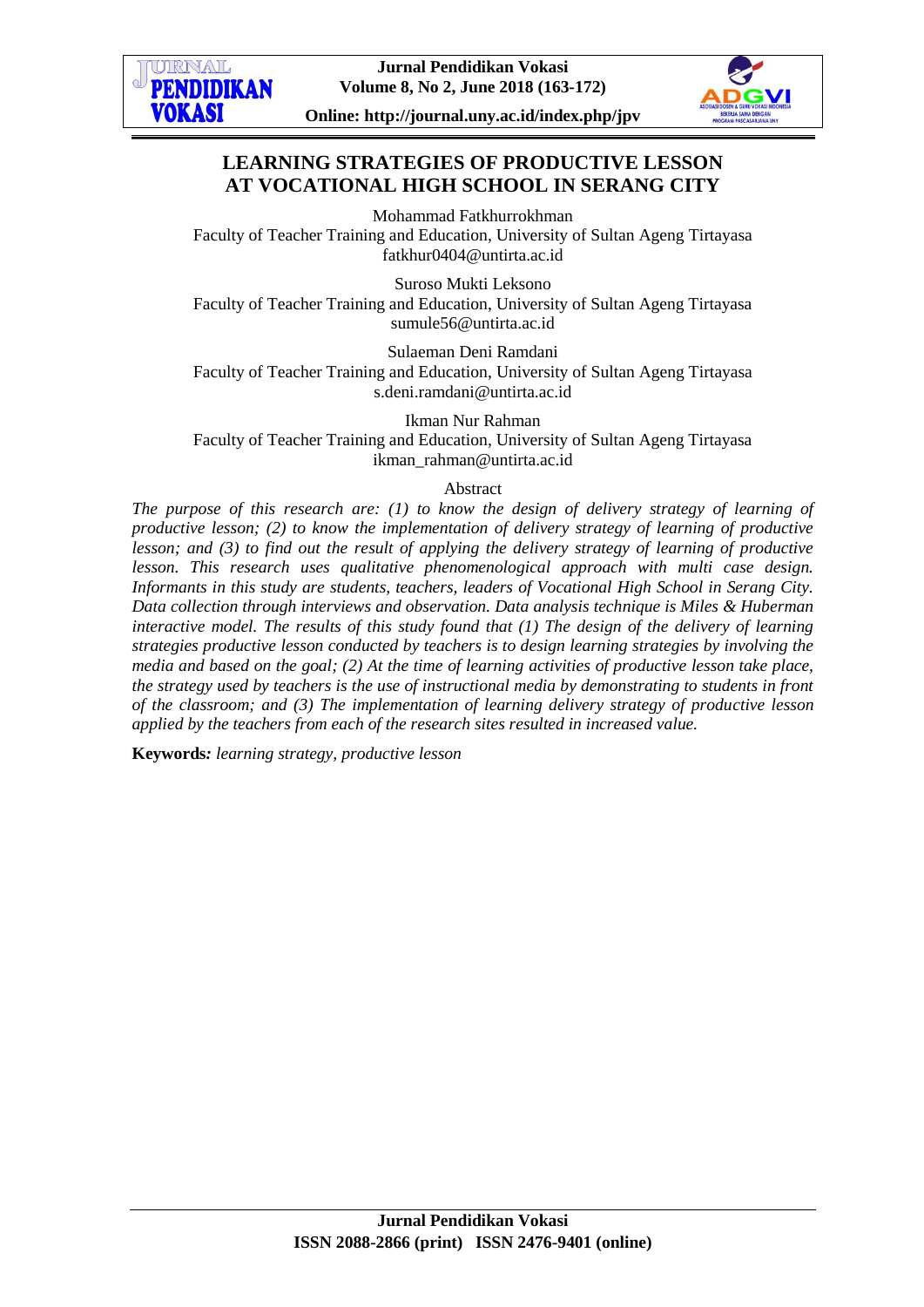#### **INTRODUCTION**

Education is essentially an attempt to lead children in their physical and spiritual development toward maturity. Education has an important role in determining the development and manifestation of individuals, communities and the development of a nation and state. Progress of a nation has a strong relationship with the quality of education provided to learners and the community through educational institutions and non-educational institutions.

One form of education applied in Indonesia is vocational education. Vocational education is an educational program that prepares people to enter the workforce, both formal and informal. As a work-oriented education, vocational education has its own peculiarities that is the relationship between knowledge, skills or expertise, as well as the attitude that learners need to get into the world of work.

Based on the National Education System Act No. 20 of 2003 (Department of National Education, 2003), vocational education in Indonesia is divided into two levels: vocational education and vocational education. Vocational education is an education conducted in secondary education that aims to prepare learners primarily to work in a particular field. Vocational education is an education that is conducted in higher education which aims to prepare learners to have a job with a particular applied skill maximal equivalent to the undergraduate program.

Learning is basically an effort to direct the students into the learning process so that they can get the learning objectives in accordance with what is expected. learning objectives can be achieved if formulated with the right strategy. Learning strategy is a systematic way of communicating the content of the lesson to the students to achieve certain learning objectives.

In teaching and learning activities for a teacher to perform their duties professionally, requires a solid and complete insight about teaching and learning activities. A teacher must know and have a comprehensive picture of how the learning process takes place, as well as what steps are needed so that the tasks of teacher training can be done well and obtain results in accordance with the expected goals (Mufarokah, 2009, p. 3).

A teacher as a major component in the learning process plays an important role. Teacher's duties include educating, teaching, and training. The teacher is the holder of the trust and responsibility.

The purpose of the strategy is first; so that educators and prospective educators are able to implement and, and address educationnal and teaching programs and issues; so that educators and prospective educators have an intact, smooth, purposeful, systematic, and effective insight (Ahmadi & Prasetya, 1997, p. 5).

In the learning strategy, there are four elements that need attention. First, define the specifications and qualifications for student behavior and personal changes as to what and how to achieve and be targeted from the learning activities based on community aspirations and views. Second, choose the main learning approach system that is deemed most appropriate in order to achieve the target so that it can be used by teachers in carrying out their learning activities.

Third, selecting and setting procedures, methods, and learning techniques that are considered the most effective and efficient to be used as a handle of teachers in carrying out their duties. Fourth, establish norms and minimum limits of success or criteria and measures of success as teacher guidance in implementing evaluation of learning outcomes which will then serve as feedback for improvements to the overall instructional system (Mansyur, 1991, p. 3).

Selection, and then the determination of learning strategies, should also pay attention to the purpose of learning, because the goal of learning is the target or target to be achieved. Both are a series. Learning objectives have a very important role in designing a subject. In addition, learning objectives may also affect the determination of the learning strategy to be applied. Incorrect strategy determination can be fatal, counterproductive and contrary to what it wants to achieve (Zaini, Munthe, Aryani, Djamaluddin, & Rosyad, 2002, p. 96).

Thus in general the selection of learning strategies occupy a fairly important position in the learning process. The essence of the learning process is to set learning strategies, among which are setting organizing strategies, delivery strategies, and learning management strategies (Degeng, 1990, p. 9).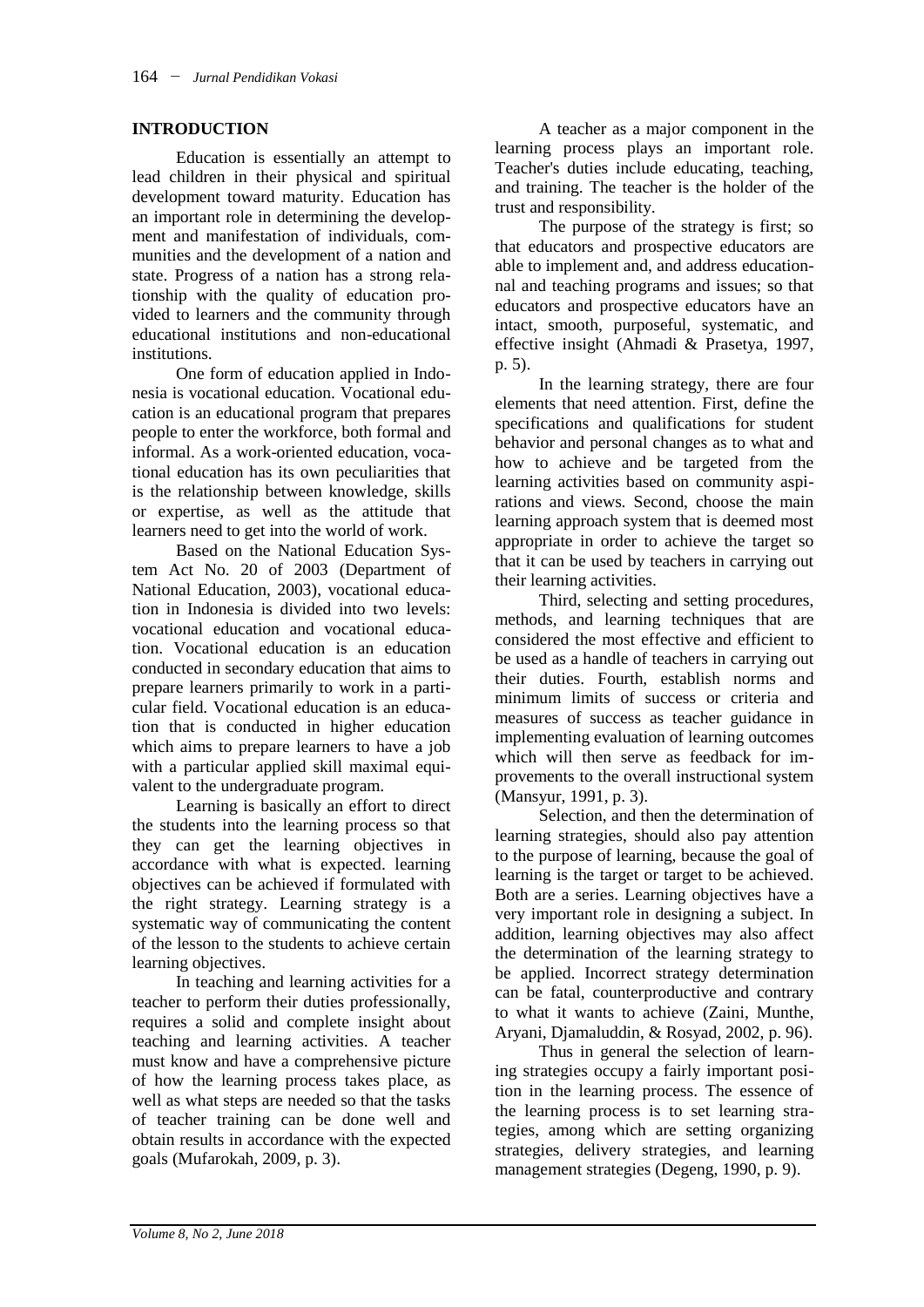Lesson in Vocational High School (*Sekolah Menengah Kejuruan*/SMK) can be divided into 3 kinds namely, learning lesson Adaptive, Normative, and Productive. Normative lesson are regularly allocated subject groups that include Religious Education, Citizenship Education, Indonesian Language, Physical Education of Sport and Health, and Cultural Art. Adaptive lesson consist of English, Mathematics, Science, Social Studies, Computer Skills and Information Management, and Entrepreneurship lesson. While the lesson Productive on a number of lesson are grouped in the Basic Competence of Expertise and Competence Expertise. Vocational High School has a specificity. The specificity lies in productive lesson.

The third learning strategy of these lesson is different from each other. SMK as a school that has the main goal is to produce graduates who are ready to work, certainly more dominant productive subjects received by students than on adaptive and normative subjects.Vocational teachers in delivering productive learning materials should be different when teaching adaptive and normative subjects.

In line with Bayu's research results, that learning using a particular approach will affect the active, creative, and productive classroom atmosphere. If it is linked to a scientific approach to learning in the Curriculum of 2013, then scientific learning will be appropriate if the teacher is able to organize to create an active, creative, and productive classroom atmosphere (Setiyadi & Ramdani, 2016).

One of the important dimensions of learning productive lesson is learning strategy. The use of appropriate and optimal learning strategies will encourage initiative and facilitate student learning. Therefore, the study of learning strategies and their implementation is an important requirement to be undertaken. A teacher must have the competence of designing the right learning strategy.

This is in line with the results of Nurtanto's (2016) study that a teacher must have competence in preparing the lesson: (1) reflecting personality values; (2) master the role of teachers and develop skills competence; (3) able to understand and develop learning tools; (4) able to arrange and implement the learning program; (5) able to

assess the process and learning outcomes; (6) arrange administration; (7) using various methods according to the characteristics of learners; (8) linking learning to society, industry, and college and adaptation to technological developments; (9) conducting classroom action research; and (10) publish the results of the study.

Based on the problems that occur in the process of learning productive lesson in vocational school, the researchers intend to examine the "Learning Early Productive Strategies In Electricity Engineering Expertise Program in Vocational School Serang City".

Strategy can be interpreted as an outline of the bow to act in an effort to achieve a predetermined goal. Strategy is a way or a method, whereas in general the strategy has the meaning of a outline of the bow to act in an effort to achieve a predetermined goal (Djamaroh, 2002).

Learning is an activity undertaken by the teacher in such a way, so that student behavior changes to the better. Learning can be interpreted as a process or way that is done so that a person can do learning activities, while learning is a change in one's behavior due to interaction with the environment and experience (Arifin, 2012).

The article entitled "Student learning strategies on industrial work practices in obtaining competence" shows that the strategies used by students in obtaining competence in industrial work practices are (1) learning to use the five senses; (2) learning to solve problems; (3) self-learning; (4) learning through work environment; and (5) continuous and repeated learning (Fatkhurrokhman, 2016).

## **RESEARCH METHODOLOGY**

Research on learning strategy of productive lesson in electric power engineering program of Serang City (multi case study in SMK Kota Serang) uses qualitative naturalistic research.

This research was conducted in Serang City Vocational School, SMK N 2 Serang City, SMK PGRI 1 Serang City, SMK PGRI 2 Serang City, SMK Pasundan, SMK Prisma, and SMK N 4 Serang City. This research was conducted for 7 months from April to October 2017. In this case, the units of analysis are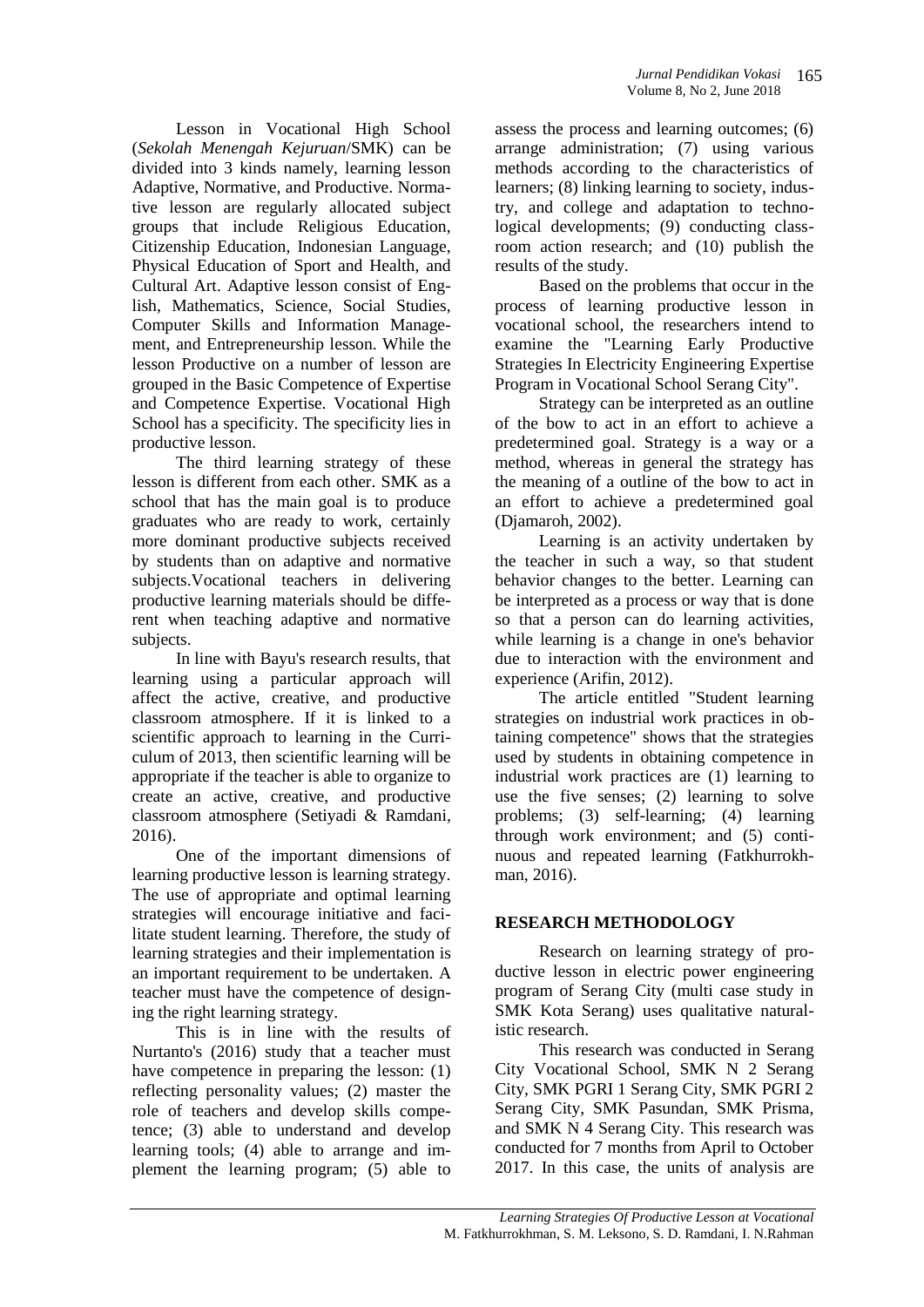students, productive subject teachers, principals, and vice principals.

Techniques and instruments of data collection include participant observation data, in-depth interviews, and completed with documentation. Data analysis techniques used are interactive models Miles, Huberman, & Saldana (2014). This technique consists of 4 stages of data collection, data condensation, data display, and drawing and verifying conclusions.

## **RESULT AND ANALYSIS**

In this chapter is presented the description of the discussion in accordance with the results of research, so that in this discussion researchers will integrate the results of research with theories that have been described previously. As stated in the descriptive qualitative data analysis technique (exposure) of the data obtained through documentation, observation, and interviews are identified to fit the intended objectives, the results of the research are linked to existing theories and discussed as follows: (a) design the strategy of delivering the learning of productive subjects in improving students 'learning achievement (b) applying the delivery strategy of learning productive subjects in improving students' learning achievement and c) the result of the implementation of learning strategy of productive subjects in improving student achievement.

## **The Design of Delivery Strategy of Learning Productive Lesson**

In research, the researcher reveal the design of delivery strategy of learning productive lesson in improving student learning. From the research results can be seen that. First, the design of the delivery strategy of learning productive lesson by teachers is by designing the learning strategy by involving the media. Second, in designing the delivery strategy of learning productive lesson is the selection of learning forms tailored to the conditions, characteristics and abilities of students.

Based on the observation of the researcher, the design of the delivery strategy of productive lesson made by the teacher is the preparation of planning the use of learning media and the learning form based on the

purpose. Planning the use of learning media is poured in a Learning Implementation Plan (*Rencana Pelaksanaan Pembelajaran*/RPP). In making the RPP must be made with a detailed design so that the learning objectives can be achieved. This is in line with the research (Abizar, 2016) that in making the RPP device needs which needs a detailed design so that it can produce RPP that is suitable to be used as a reference for learning. The same thing is also conveyed by Hariyanto (2012) that in the Development of Implementation Plan of Learning in the field of productive construction of stone and concrete that has been integrated entrepreneurship by incorporating the method of learning is able to make students active in learning activities so as to form the soul of students to entrepreneurship.

In choosing learning media, basically the principle used by the teacher is its effectiveness in achieving the learning objectives other than that the principle that is in use is the interactivity and flexibility. This means that the direction of all the formulation of a strategy is the achievement of goals. Thus the learning steps, the utilization of various facilities and learning resources directed in efforts to achieve learning objectives (Sanjaya, 2008).

Therefore, before determining a strategy, it is necessary to formulate a strategy that can be measured its success, because the goal is the core of the implementation of learning strategy. In designing learning, teachers need to create conditions so that students can learn energetically and motivated. All of that can be designed through the approach of classical learning form in large groups, small class groups and even learn independently. But while teachers use different forms of learning, ultimately the ultimate goal is how each individual learns.

The results showed that the design of classroom learning was designed to create conditions so that students could learn effectively energetically so as to achieve the goal. Conditions can be defined various learning experiences designed so that students achieve goals. Similarly, in making the design of learning in the classroom, the characteristics of students' abilities are also a concern of teachers in setting learning groups. Understanding students' abilities needs to be understood to determine from which the design of learning strategies should begin.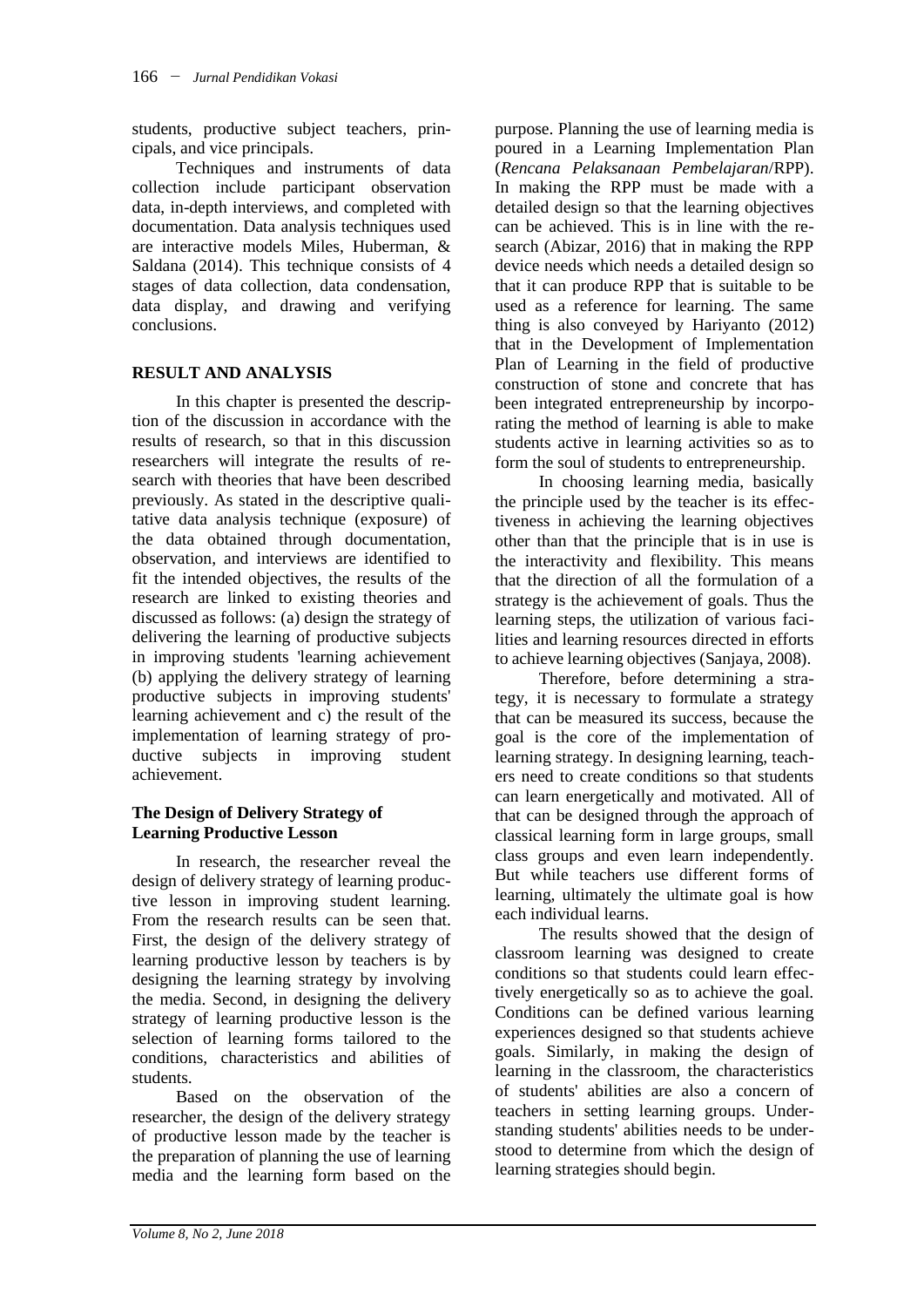Referring to the opinion of Dick and Carrey as quoted by Sanjaya (2008) "Learning strategy is a set of materials and learning procedures that are used together to cause learning outcomes in students". So teachers should not only do or make the design of learning delivery strategy only at the stage of the activity or procedure, but the teacher must also design and mangatur material or package program that will be delivered to students.

#### **Implementation of Learning Delivery Strategy Productive lesson**

In research, the researcher revealed the implementation of delivery strategy of learning productive lesson. From the research results can be seen that. First, the implementation of learning productive lesson conducted has been referring to the rules and rules that have been planned and defined in every activity or learning process in an educational institution. Just as any good learning activity requires clear decision actions from the teacher during the planning, during the learning process, and the time to assess the outcome.

Second, the learning of productive lesson class begins with preliminary activities beginning with prayer and apperception, followed by the core activity of the teacher conveying the purpose of explaining the material to the students and ending with the closing activities of the teacher together with the students concluded the material being studied. The position of the strategy in learning is the plan, the rules, the steps and the means by which practice will be played and will be passed from opening to closing in the process of learning in the classroom in order to realize the goal.

Third, when the learning activities of productive lesson take place, the strategy used by the teacher is the use of learning media by demoting to the students in front of the class. The learning process aims to facilitate students in understanding abstract productive subject mathematics material. This is in accordance with the opinion of Hengki Irawan that the value of learning outcomes is better because in learning using props so that learners are more active in following the learning (Irawan, 2016).

Media is anything that can be used to channel the message from the sender to the

recipient so that it can stimulate the thoughts, feelings, attention, and interests of students that lead to the learning process. Given the learning media is important in this strategy, teachers use learning media and provide flexibility of students to express themselves. That is why this component is more concerned about the study of what learning activities are done by students and how the role of media that stimulates learning activities.

The media used in various productive lesson, such as Job Sheet, Work Sheet, Module, and Lab Sheet. The media is very helpful for a teacher in the process of learning productive lesson. This is in line with the results of the study Armansyah, Saputro, & Rohman (2017) that the implementation of learning using Work Preparation Sheet can improve the results of students' machining practices.

According to the researcher, when using teacher learning media should pay attention to the principle of media usage is the availability of time to use it. So the media is really useful for students at the time of learning productive lesson took place in the classroom. Fourth, the form of learning by varied teachers tailored to the material, conditions and characteristics of students. At the time of learning productive lesson take place in the classroom, the learning model used classical and group. This is because the arrangement, arrangement, and style of teaching is very dependent on the teacher and his skills in managing the form of learning in the classroom, and is strongly influenced by differences in situation, condition and characteristics of students.

This is in accordance with Sanjaya's opinion. "In classroom learning the teacher needs to create conditions so that students can learn with full motivation. It can be done with a classical or group learning approach". Presentation of the material on the process of classical learning more emphasis to explain something material that is not known or understood students. Group learning is carried out in a group process. The group members are interconnected and participate, contributing to achieve common goals. However, the application of classical learning strategies and group strategies used in productive learning activities in the target class is ultimately how each individual can learn. therefore, it can not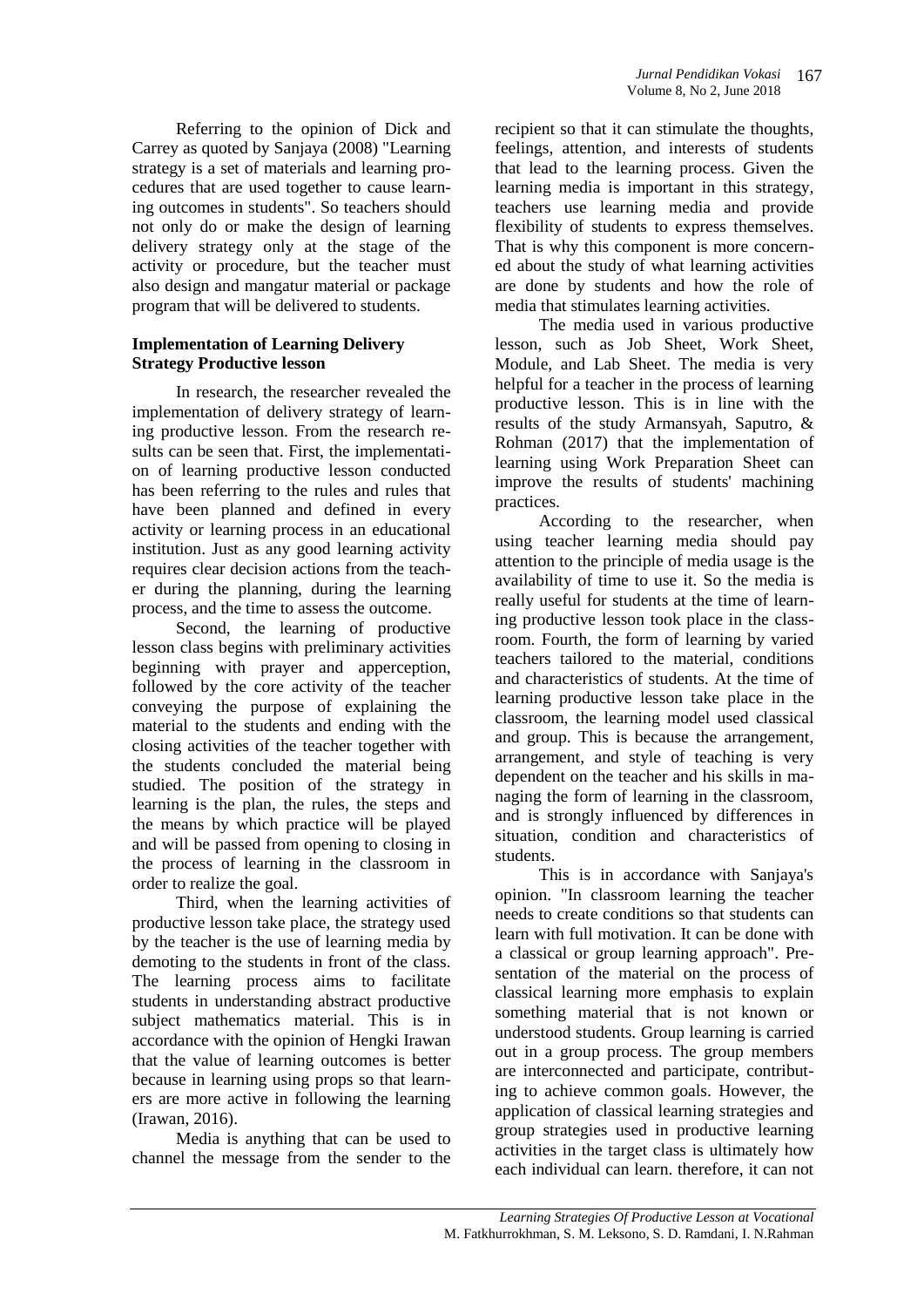be said that all particular strategies are best and most suitable for all learning situations and conditions.

Based on the observation of the researcher, when the learning took place the teacher used the variation of methods in the learning activities. The teacher uses a variety of methods so that students do not feel bored and cultivate learning motivation. Variations are the skills of teachers in using the ability to realize the goals of student learning and effective learning activities. The purpose of the use of variations such as increasing the motivation and attention of students, facilitate the achievement of learning objectives.

The use of variations include the use of lecture, demonstration and discussion methods in the learning activities of productive lesson in class. According to the researcher, as a characteristic learning subject has an abstract object of study, the presentation of the lesson of productive lesson should not begin with theorem or definition, but must be adjusted to the level of the students' thinking development. The learning process does not need to use many methods of lecturing, the most important is to demonstrate in front of the classroom by using instructional media. Using concrete objects is an appropriate means to teach productive lesson.

Based on observations of researchers at the time of learning took place, teachers also provide motivation to learn to students. To generate student learning motivation in the classroom, which is done by the teacher is: provide a direct assessment and give praise to students who ask or answer. In the learning activities, motivation is one of the factors that determine the success of student learning, in addition to characteristic factors such as the initial ability and attitude of students to subjects and teachers.

Motivation is a function of task stimulus, and encourages students (individuals) to try or strive for success or avoid failure. The motivation to learn is "Internal and external encouragement to students learning to change behavior, generally with some supportive indicators or elements".

Based on the results of research the use of learning strategies can improve student learning motivation to facilitate the achievement of learning objectives. This is in line with Nurdjito's research that the use of advanced engineering practicum approach approach with Pretest application approach and preparing the Work plan and the use of standard module can encourage the motivation, independence and readiness of learning and the attitude of student learning cooperation increased and effective, so that the achievement of advanced materials laboratory students with mastery of advanced engineering materials competence (Nurdjito, 2013).

#### **The results of the Implementation of the Strategy of Submission of Learning Productive lesson**

In this study, researchers revealed the results of the implementation of delivery strategy of learning productive lesson. Based on the observations of researchers, the results of the implementation of learning strategies productive lesson made by teachers can improve student achievement. This can be seen from the average value of students from each class in the location of the study based on documentation studies, observations and interviews conducted by researchers. Achievement can be interpreted as an educational assessment of student progress and progress regarding the mastery of the lesson material presented to them and the values contained in the curriculum.

Achievement will not work as long as a person does not perform an activity, because the achievement must struggle with various challenges. Adapaun value seen is: daily test value, the value of the task and the value of UTS Semester UTS Exam. Preparation of daily test questions is carried out at the end of each subject, and at the end of the second subject. The semester midterm (UTS) is an activity undertaken by the teacher to measure student achievement after performing eight to nine weeks of learning activities. Repeat coverage includes all indicators that present all basic competencies in the period.

Based on the result of the research, the students' learning achievement in the study sites increased after applied the learning strategy of productive lesson by each class teacher. The average grade of productive lesson per class shows above the Minimum Exhaustiveness Criteria (*Kriteria Ketuntasan Minimal*/ KKM) score of first and second class productive lesson. It shows that the strategy of applying the learning of productive lesson applied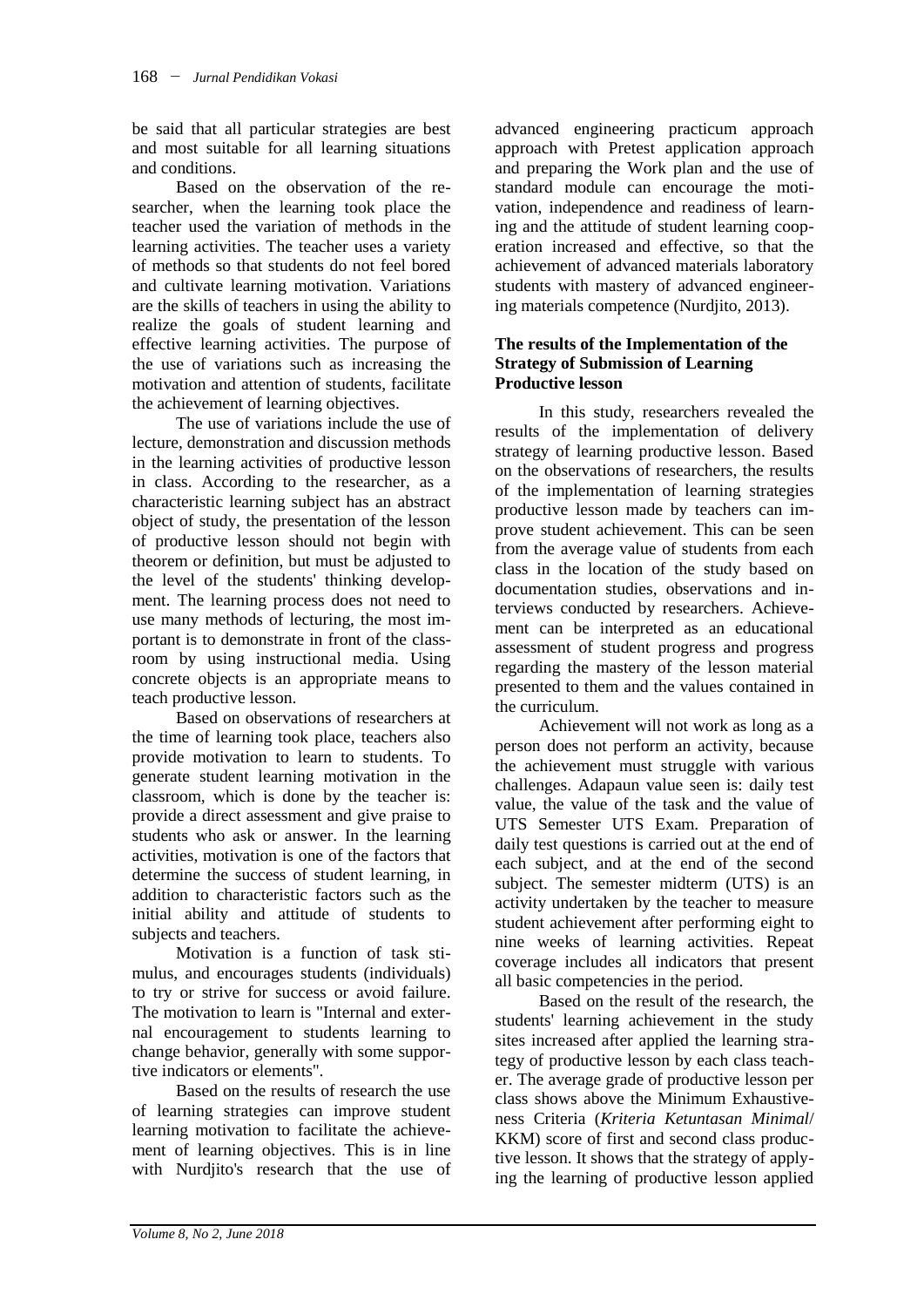by the classroom teachers from each of the research locations is paying off. Thus the learning strategy can be used as an effort to achieve student competencies that have been planned effectively and efficiently.

The learning strategy has a positive effect on student learning outcomes. This is in line with the research Aini & Sudira (2015) that based on the data analysis results show that the learning strategy variables obtained the highest score achieved by students of 98, the lowest score of 32. From the statistical calculation obtained mean/M (62) 86, Medium of 63, Mode (Mo) of 65, and standard deviation (SD) of 13.55. Ideally the lowest score of 21 and the highest score 105 to obtain the ideal ideal (Mi) of 63 and the standard deviation (SDi) of 14. This is also in line with the results of research Martubi and Amir Fatah that Achievement learning CAD students in classes treated learning strategies using the "Word Tree" command in the Auto CAD Program is better than the CAD student learning achievement in the untreated class with the "Word Tree" command in the Auto CAD Program (Martubi & Fatah, 2010).

Position of learning strategies in the interaction of the process of interaction or interrelated processes conducted between teachers with students in the learning process. Learning strategies that include the interaction between educators and learners is one of the factors of success in learning. A key element in applying learning strategies is teachers, where teachers should design procedures to interact with students, manage the learning environment and provide students with opportunities to engage in learning.

This is in line with the results of research from Mursid (2017) that the development of learning models in this case the strengthening of vocational life skills with entrepreneurial knowledge is the development of learning materials by using learning models of vocational life skills reinforcement with entrepreneurship with learning tools that accompany it, in the form of modules, learning strategies , learning methods, as a form of pre-sentation (presentation) by considering the aspects of learning and media as a collaborative and constructive learning message design principle refers to constructivism in learning.

The same thing was also conveyed by Mutaqin et al in applying cooperative learning strategy in the eyes of the installation of lighting training by using innovative interactive media, it was found that the learning method used with interaction group discussion method of learning gave the highest score (Mutaqin, Maryadi, & Haryanto, 2009).

## **Research Findings**

From various data exposes in vocational high schools on learning strategies of productive lesson the following general findings of the study may be presented.

Based on the above research finding diagram (Figure 1) can be explained as follows.

## *Plan*

- a) The design of delivery strategy of learning productive subjects made by teachers through the process of selecting instructional media that is adapted to the objectives and standards of competence of productive subjects.
- b) The principle of selection of instructional media is the effectiveness, interactivity and flexibility of learning media.
- c) Selection of structure or learning adjusted to the situation and conditions, characteristics of students, learning resources and media.
- d) The design of the delivery strategy that the teacher makes is composed of syllabus and RPP.

## *Action*

- a) Implementation of learning productive subjects conducted in schools have been referring to the rules and rules that have been established in every activity or learning process in an educational institution.
- b) Implementation of learning strategy of productive subject by teacher is started with preliminary activity starting with prayer followed by apresepsi then explaining material to student.
- c) At the time of the learning, the strategy used by the teacher is the use of learning media by demoting to the students in front of the class. The teacher utilizes instructional media and gives students the flexibility to express themselves. The learning process aims to facilitate students in classroom learning.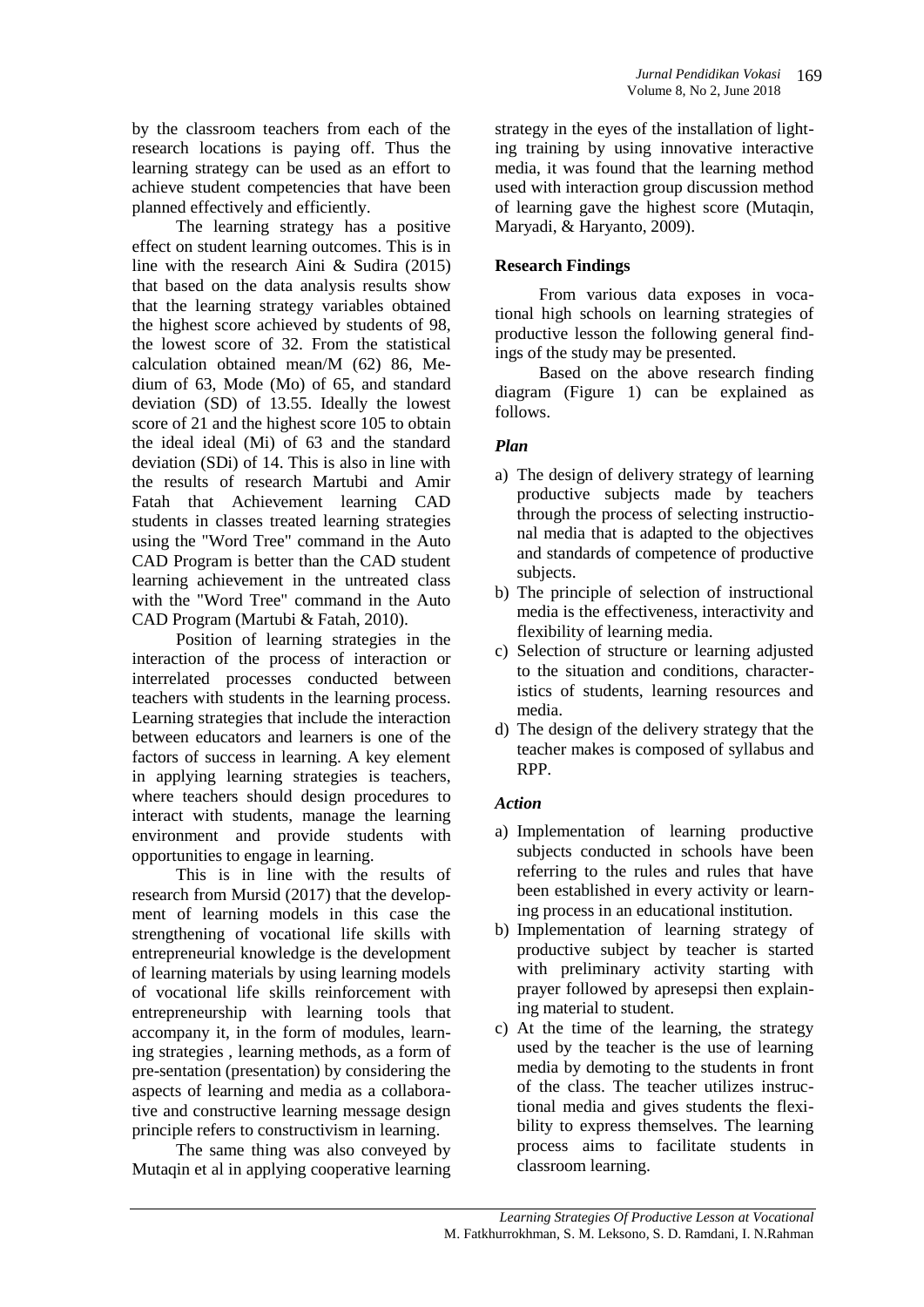

Figure 1. Reseach Findings

- d) The use of media in classroom learning is done in accordance with subject matter and time allocation.
- e) Form of learning by varied teachers tailored to the material, the allocation of time and characteristics of students.
- f) Form of classical learning is a common strategy used in applying the delivery strategy of learning productive subjects in school.

#### *3) Result*

- a) Delivery strategy of productive subjects that applied can improve student achievement.
- b) The achievement of the students of SMK in the academic field, especially in productive subjects according to the researcher's observation, the result is quite good, it is proven by looking at the final score of test result and interview to the teacher.
- c) The most important element in carrying out the delivery strategy of learning in the classroom is the principal, classroom teachers and all education personnel in the educational institutions.

From various data exposes in Vocational High School school about learning strategy of productive subjects in improving student's learning achievement, can be put forward special findings of research as follows:

- a) In the delivery of learning productive subjects in the classroom, teachers design and modify the material presented to the students by providing problems in everyday life related to the material and convey in simple language for easy understood learners.
- b) Teachers involve students taking an active role in the process of learning activities by requesting to provide immediate responses and summarize lesson messages.
- c) Teachers provide special guidance to students who have difficulty understanding the material individually.

#### **CONCLUSIONS**

Based on the results of field research conducted by researchers, it can be drawn conclusion as follows: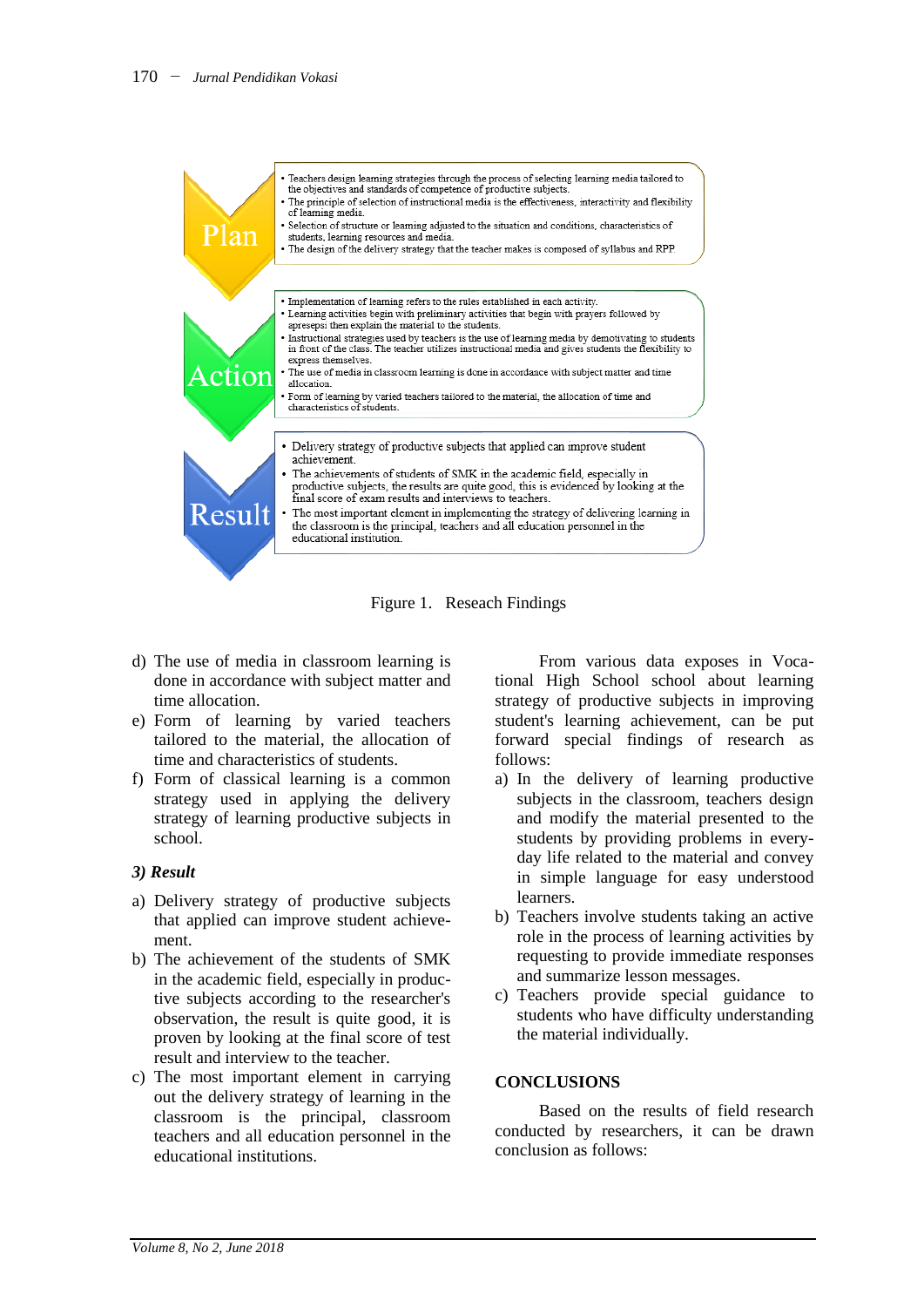First, the design of delivery strategy of productive lesson by teachers is by designing learning strategy by involving media.

Second, implementation of learning productive lesson that have been done has been referring to the rules and rules that have been planned and defined in every activity or learning process in an educational institution. At the time of learning activities productive lesson take place, the strategy used by teachers is the use of learning media by demotivating to students in front of the class.

Third, implementation of delivery strategy of learning of productive lesson applied by the teacher from each of the research location is paying off. The average grade of productive lesson per class expressed above the Minimum Exhaustiveness Criterion (KKM) score of productive lesson.

## **REFERENCES**

- Abizar, H. (2016). Pengembangan perangkat pembelajaran lesson study pada paket keahlian teknik pemesinan di SMK. *VANOS: Journal of Mechanical Engineering Education*, *1*(2), 103–124.
- Ahmadi, A., & Prasetya, J. T. (1997). *Strategi belajar mengajar*. Bandung: Pustaka Setia.
- Aini, S. N., & Sudira, P. (2015). Pengaruh strategi pembelajaran, gaya belajar, sarana praktik, dan media terhadap hasil belajar patiseri SMK se-Gerbangkertasusila. *Jurnal Pendidikan Vokasi*, *5*(1).
- Arifin, Z. (2012). *Evaluasi instruksional prinsip teknik prosedur* (1st ed.). Bandung: Remaja Karya.
- Armansyah, Saputro, H., & Rohman, N. (2017). Upaya meningkatkan hasil praktik pada mata pelajaran pemesinan pelalui penggunaan work preparation sheet siswa kelas XI TPM 1 SMK Pancasila Surakarta tahun pelajaran 2016/2017. *VANOS: Journal of Mechanical Engineering Education*, *2*(1), 55–64.
- Degeng, I. N. S. (1990). *Teori pembelajaran 2*. Malang: Program Magister Manajemen Pendidikan Universitas Terbuka.
- Department of National Education. Undang-Undang Nomor 20 Tahun 2003 tentang Sistem Pendidikan Nasional (2003).
- Djamaroh, S. B. (2002). *Strategi belajar mengajar* (1st ed.). Jakarta: Rineka Cipta.
- Fatkhurrokhman, M. (2016). Strategi belajar siswa pada kegiatan praktik kerja industri dalam memperoleh kompetensi. *VOLT: Jurnal Ilmiah Pendidikan Teknik Elektro*, *1*(1), 47–58.

Hariyanto, V. L. (2012). Integrasi bahan ajar kewirausahaan bidang produktif bangunan. *Jurnal Pendidikan Vokasi*, *2*(1). Retrieved from https://journal.uny.ac.id/index.php/jpv/ar ticle/view/1020

- Irawan, H. (2016). Peningkatan motivasi dan prestasi belajar menggunakan alat ukur mekanik melalui peraga alat ukur mekanik siswa kelas X teknik kendaraan ringan. *VANOS: Journal of Mechanical Engineering Education*, *1*(2), 179–188.
- Mansyur. (1991). *Strategi belajar mengajar*. Jakarta: Dirjen Pembinaan Bagais Universitas Terbuka.
- Martubi, & Fatah, A. (2010). Peningkatan prestasi belajar CAD mahasiswa Teknik Otomotif Non-Reguler FT UNY melalui pembuatan "Pohon Kata" perintah dalam program Autocad. *Jurnal Pendidikan Teknologi Dan Kejuruan*, *19*(1), 105– 122.
- Miles, M. B., Huberman, A. M., & Saldana, J. (2014). *Qualitative data analysis: a methods sourcebook* (3rd ed.). New York: SAGE Publications, Inc.
- Mufarokah, A. (2009). *Strategi belajar mengajar* (1st ed.). Yogyakarta: Teras.
- Mursid, R. (2017). Pengembangan model pembelajaran penguatan vocational life skills mahasiswa berwawasan kewirausahaan di bidang teknik mesin. *Jurnal Pendidikan Vokasi*, *7*(1), 110. https://doi.org/10.21831/jpv.v7i1.12653
- Mutaqin, Maryadi, T. H. T., & Haryanto. (2009). Penerapan media interaktif dengan menggunakan cooperatif learning pada mata kuliah instalasi listrik